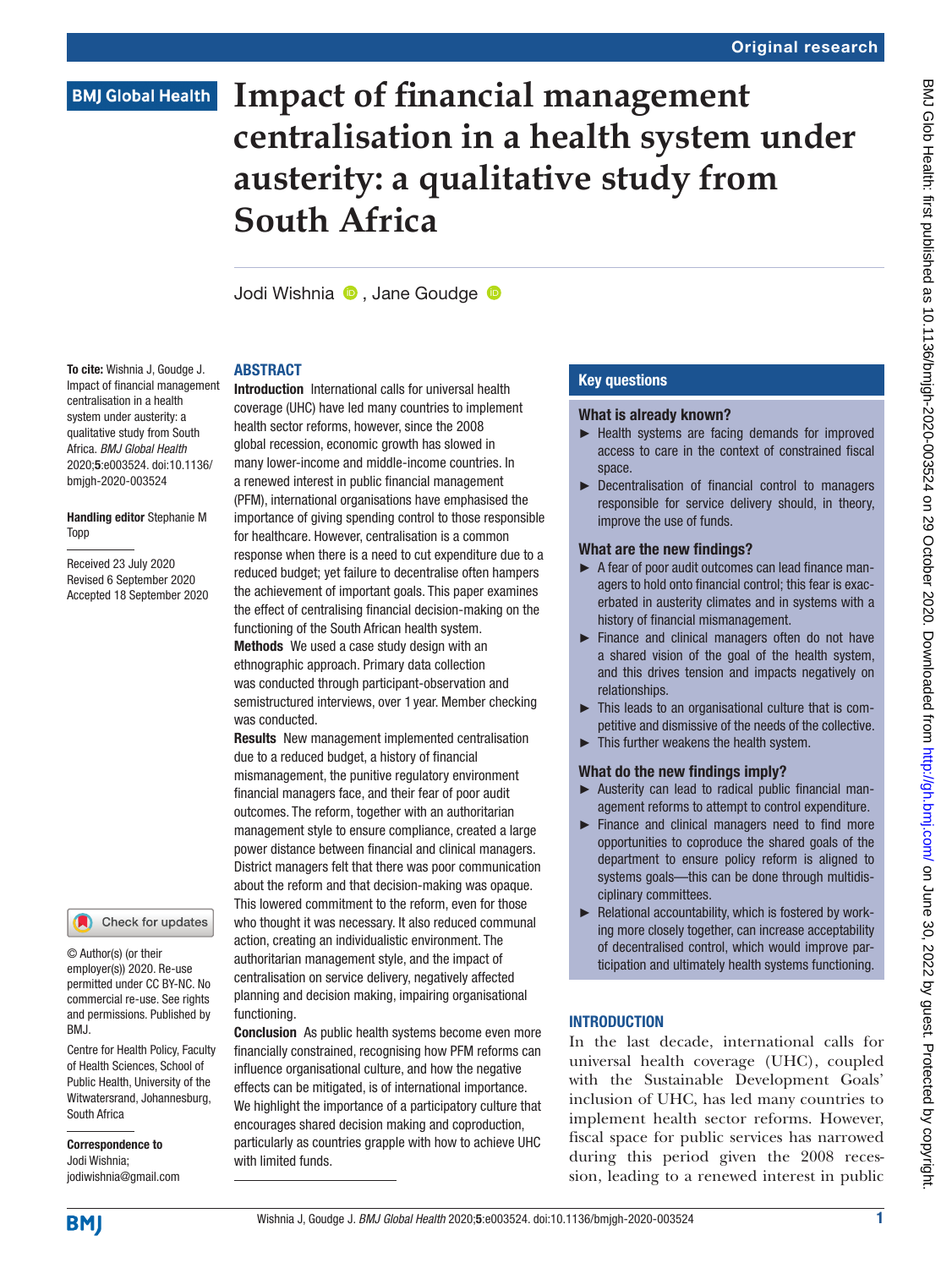financial management (PFM), given its intention to support service delivery, while controlling expenditure.<sup>[1](#page-8-0)</sup>

The World Bank and World Health Organization (WHO) have re-emphasised the importance of giving spending control and flexibility to those responsible for healthcare such as facility managers and district health offices (DHOs). The aim of this decentralisation is to achieve more efficient use of funds. $^2$  The reasons why this shift in control has not been widely implemented vary from a lack of capacity at the lower levels of the health system, to poor accountability mechanisms.<sup>[3](#page-8-2)</sup> Centralisation of financial decision making is in fact a more common response when there is a need to cut expenditure in line with a reduced budget. It is also likely to be a widespread response to the austerity that will follow the COVID-19 pandemic.<sup>[3](#page-8-2)</sup> However, failure to decentralise decision-making is likely to hamper the functioning of health systems, constraining their ability to maximise value from limited resources.

Since the 2008 global recession, South Africa (SA), like many other lower-income and middle-income countries (LMICs) has been experiencing low, or no, economic growth[.4](#page-8-3) The government has instituted widespread austerity measures, particularly to reduce the public sector wage bill.<sup>[5](#page-8-4)</sup> In 2012, the South African National Department of Health (NDoH) announced its intentions to implement UHC, through a national health insurance  $(NHI)$  scheme.<sup>[6](#page-8-5)</sup> As a result, the health system is grappling with how to responsibly manage public funds while responding to the new UHC policy goals, $7$  a problem that has come to the fore in many LMICs.<sup>[8](#page-8-7)</sup> In this paper, BMJ Glob Health: first published as 10.1136/bmjgh-2020-003524 on 29 October 2020. Downloaded from http://gh.bmj.com/ on June 30, 2022 by guest. Protected by copyrigh BMJ Glob Health: first published as 10.1136/bmjgh-2020-003524 on 29 October 2020. Downloaded from <http://gh.bmj.com/> on June 30, 2022 by guest. Protected by copyright

we examine the effect of centralising financial decision making on the functioning of a South African provincial department of health (PDoH), in an environment of health system reform.

#### Country context

SA is a middle-income country with a federal system of government. Until financial year 2012/2013, SA had been able to largely protect its social services sectors (eg, health, education) from the effects of slower economic growth and a decline in tax revenue. However, since 2014, this has no longer been possible and the social sector has been negatively affected by declining budgets in real terms, despite an increasing burden of disease. The austerity climate in the country has substantially worsened since 2019, due to attempts to recover from a period of widespread corruption.<sup>9</sup> SA has a quadruple burden of disease which increases the need for health services.<sup>[10](#page-8-9)</sup> However, quality of care remains poor<sup>11</sup> due to insufficient budgets and ineffective use of funds.

SA has an NDoH, nine PDoHs and 52 DHOs.<sup>[12](#page-8-11)</sup> [Figure](#page-1-0) 1 illustrates the levels and responsibilities of the health system and shows that it is the responsibility of the PDoH to delegate financial decision-making to districts and facilities.

SA's health sector has a long history of trying to decentralise governance to the DHOs, with the National Treasury and the NDoH encouraging PDoHs to deconcentrate power.<sup>13 14</sup> Most of the PDoHs have experimented with 'delegations', which legally allows a lower level official to be responsible for a task that has been assigned to a more



<span id="page-1-0"></span>Figure 1 South African health system structure.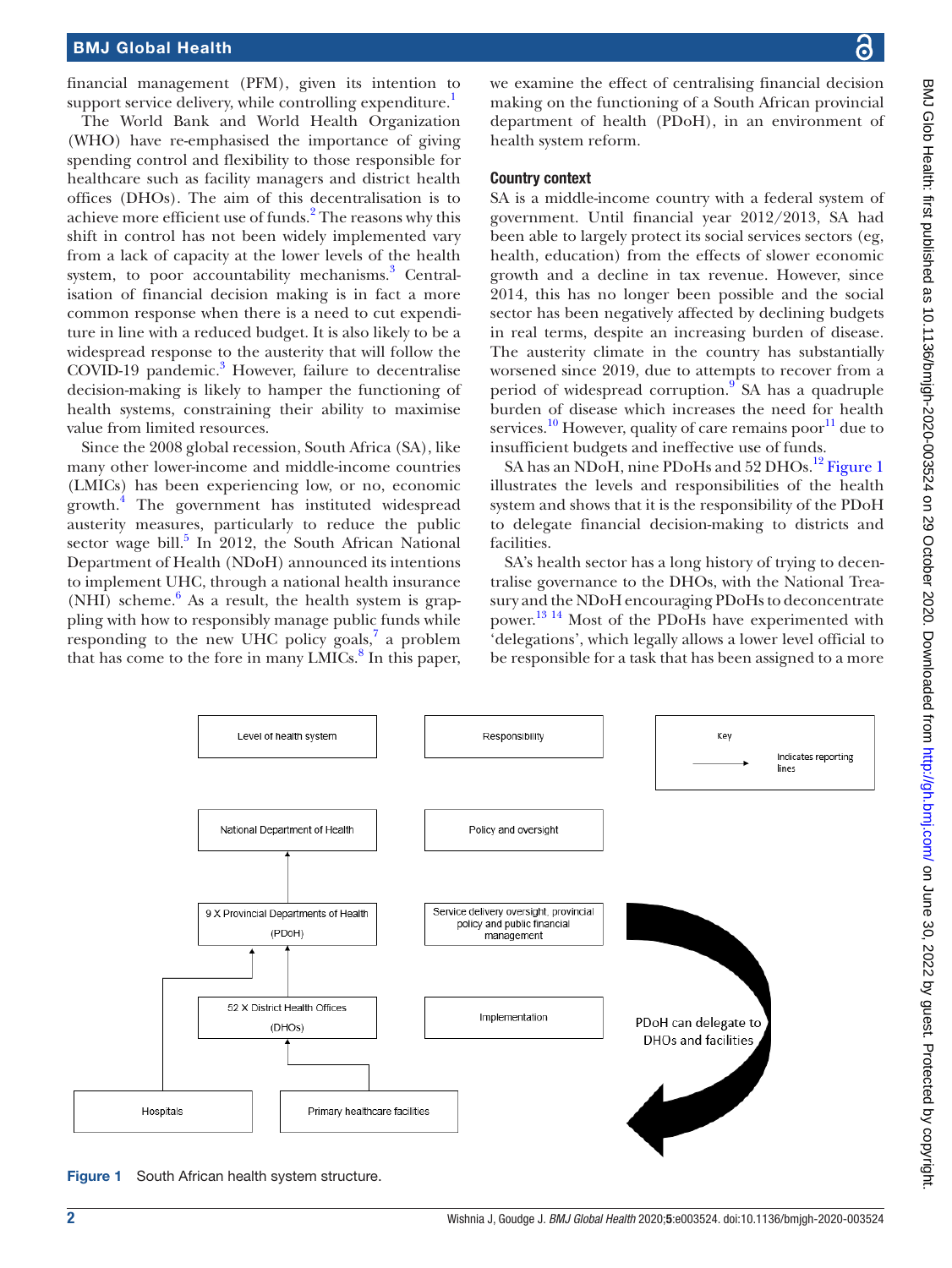#### **BROADER SOCIAL AND POLITICAL CONTEXT**



<span id="page-2-0"></span>Figure 2 Conceptual framework: Mbau and Gilson (2018).

senior manager. However, the use of delegations remains limited. With NHI, the NDoH plans to shift financial accountability away from provinces to districts, essentially forcing decentralisation onto the health system.

#### Conceptual framework

Since the 1980s, the field of organisational management has studied how people influence their organisation's performance.<sup>15</sup> 'Organisational culture' (OC), a theoretical construct within organisational management science, is generated as an organisation performs its functions, creating a pattern of shared assumptions. This culture governs the way people perceive, experience and, in turn, influence how the organisation functions.<sup>16</sup> OC can answer questions about how decisions are made and offer possible reasons for why implementation is difficult despite an organisation having all the requisite infrastructure and resources ('hardware').<sup>17</sup> OC is often seen as the connector between individual and collective behaviours and therefore is a useful paradigm when trying to analyse systemic policy failure.<sup>18</sup> Within health systems and policy research, it is widely accepted that the functioning of a health system is influenced by the people

working within it, and their relationships ('software').<sup>19</sup> However, framing this phenomenon using OC is relatively new in the field. Therefore, a recent synthesis of evidence by Mbau and Gilson (2018) has been valuable in determining an analytical framework through which to analyse OC in LMIC health systems. Their framework illustrates the ways in which OC influences organisational functioning in LMICs [\(figure](#page-2-0)  $2)^{20}$  $2)^{20}$  $2)^{20}$ 

The framework contains two layers: 'dimensions of culture' and 'organisational practices'. [Table](#page-2-1) 1 describes the dimensions of culture<sup>[21](#page-8-19)</sup> (we have renamed three of the dimensions for clarity), and [table](#page-3-0) 2 the organisational practices.[20](#page-8-18) The dimensions and practices are interrelated. For example, managers, afraid of poor outcomes, may adopt an authoritarian management style to avoid uncertainty and control outcomes, resulting in a large power distance between managers and employees. A participatory management style, on the other hand, increases managers familiarity with the lower levels of the organisation, and so can reduce their fear of uncertain outcomes by improving their understanding of the challenges at lower levels. The resulting collective

<span id="page-2-1"></span>

| Dimensions of culture<br>Table 1 |                                                                                                                                                                                                 |                                 |  |  |  |  |  |  |
|----------------------------------|-------------------------------------------------------------------------------------------------------------------------------------------------------------------------------------------------|---------------------------------|--|--|--|--|--|--|
| <b>Dimensions of</b><br>culture  | <b>Description</b>                                                                                                                                                                              | <b>Terminology used</b><br>here |  |  |  |  |  |  |
|                                  | Uncertainty avoidance Degree to which the members of an organisation avoid unknown outcomes by<br>depending on accepted practices, rules, or procedures.                                        | Fear of uncertainty             |  |  |  |  |  |  |
| Power distance                   | The difference in (decision-making) power between higher and lower levels of an Power distance<br>organisation, and whether that power difference is found to be acceptable and<br>appropriate. |                                 |  |  |  |  |  |  |
| Institutional<br>collectivism    | Extent to which the organisation encourages and rewards communal action<br>(working together).                                                                                                  | Communal action                 |  |  |  |  |  |  |
| In-group collectivism            | Level of pride, satisfaction and loyalty shown by members towards their<br>organisation.                                                                                                        | Loyalty                         |  |  |  |  |  |  |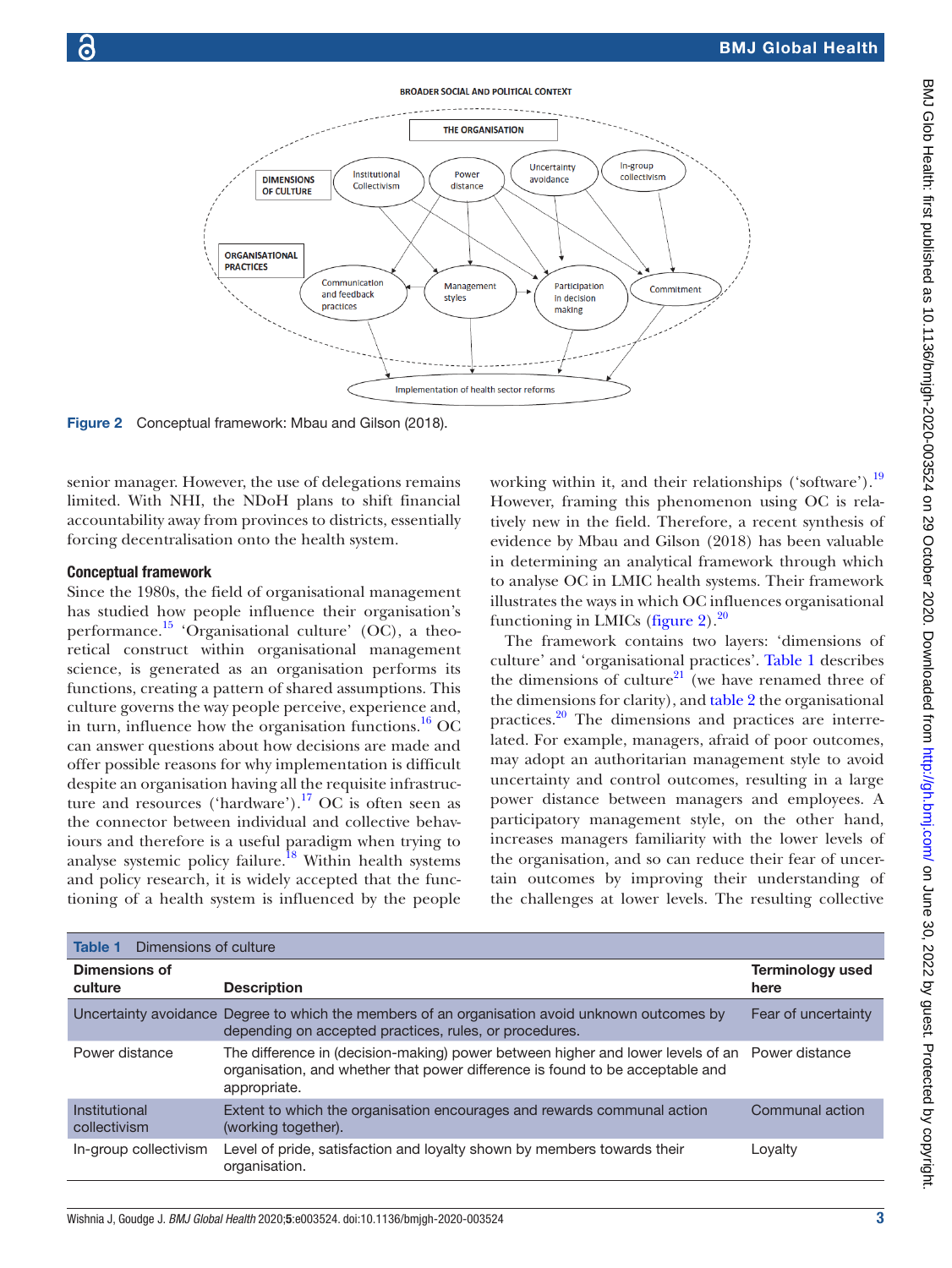<span id="page-3-0"></span>

| <b>Table 2</b> Organisational practices |                                                                                          |  |  |  |  |
|-----------------------------------------|------------------------------------------------------------------------------------------|--|--|--|--|
| <b>Organisational practices</b>         | <b>Definitions</b>                                                                       |  |  |  |  |
| Communication and feedback              | The extent to which, and how, staff are informed about policy reform processes.          |  |  |  |  |
| Management styles                       | Authoritarian (most negative), consultative or participatory (best practice) management. |  |  |  |  |
| Participation in decision-making        | To what extent employees across the system are involved in decision making.              |  |  |  |  |
| Commitment                              | The extent to which employees support the reform.                                        |  |  |  |  |

process facilitates better communication and feedback, increasing participation in decision making. It also fosters communal action across, and commitment to, the organisation.

#### **METHODS**

#### Study design

We used a case study design, with ethnographic methods.[22](#page-8-20) These methods are appropriate when looking to explain 'how' or 'why' events happened, and health systems actors' perspectives on them. $^{23}$  Case studies are particularly valuable for research looking to understand OC within a particular setting, like a  $\text{PDoH.}^{24}$  Case studies allow for holistic research within the real context of the participants. It therefore pairs well with ethnography, which aims to understand the reality of participants from inside their context.<sup>[22](#page-8-20)</sup>

#### Study setting and negotiating access

The PDoH studied is situated within a poor, predominantly rural province in SA. It has a long history of financial mismanagement and is one of the poorer performers in the country in terms of service delivery. The province has experimented with widespread delegations to the DHOs in the past but revoked them due to mismanagement. The austerity measures and PFM centralisation have been in place since 2015.

JW had previously worked with the province in her capacity as a health financing specialist and was known to many of the senior and middle managers. She met with one of the senior finance managers to ask whether the PDoH would be willing to participate in the study. From there, the research protocol was shared with the executive management of the province and the PDoH agreed to be involved.

Informed consent was obtained for all observations, interviews and audio recordings.

## Participant selection

JW received informed consent from 60 individuals to be observed and was a participant observer in 10 meetings, which varied from routine financial management meetings to meetings with hospital chief executive officers (CEOs) at their facilities. In these meetings, she was allowed to ask questions and provided technical advice when invited to do so.

JW used purposive sampling for her interviews, contacting employees responsible for financial and clinical management at the PDoH head office, DHOs and public hospitals. She then used snowball sampling either through the introductions made at meetings or through a referral by an interviewee. No one explicitly refused to participate in the study, however, some never responded to several requests for an interview. She conducted 30 interviews [\(table](#page-3-1) 3).

#### Data collection

Data collection ran from July 2017 to June 2018. At the start of data collection, JW attended two 1-day meetings to introduce the research to key stakeholders.

JW collected all the data for the research. Data collection was conducted using participant observations and semistructured interviews. Data were collected by visiting the province for several days at a time. During these visits, JW attended meetings and conducted in-person interviews.

The majority of the observations and interviews took place either within the head office, DHO or a public hospital. For the observations, JW used an observation guide $^{25}$  to make detailed meeting notes.

A semistructured interview guide<sup>26</sup> was used for data collection. JW used a 'grand tour'[26](#page-8-24) approach. Grand tour is useful when you want to elicit a thick description within case study research.<sup>27</sup> The grand tour questions were adapted for interviews at the different levels of the

<span id="page-3-1"></span>

| Demographic characteristics of interviewees, by level of management and health system<br>Table 3 |                   |                 |                 |                                 |                 |               |              |  |  |  |
|--------------------------------------------------------------------------------------------------|-------------------|-----------------|-----------------|---------------------------------|-----------------|---------------|--------------|--|--|--|
| <b>Management level</b>                                                                          | <b>Provincial</b> | <b>District</b> | <b>Hospital</b> | Finance/<br>support<br>services | <b>Clinical</b> | <b>Female</b> | <b>Total</b> |  |  |  |
| Senior                                                                                           |                   | 3               | 4               |                                 | 6               | 6             | 14           |  |  |  |
| Middle                                                                                           | 4                 | 8               | 0               | 6                               | 6               | 11            | 12           |  |  |  |
| Junior                                                                                           | 0                 | 4               | 0               | 4                               |                 |               | 4            |  |  |  |
| Total                                                                                            |                   | 15              | 4               | 18                              | 12              | 18            | 30           |  |  |  |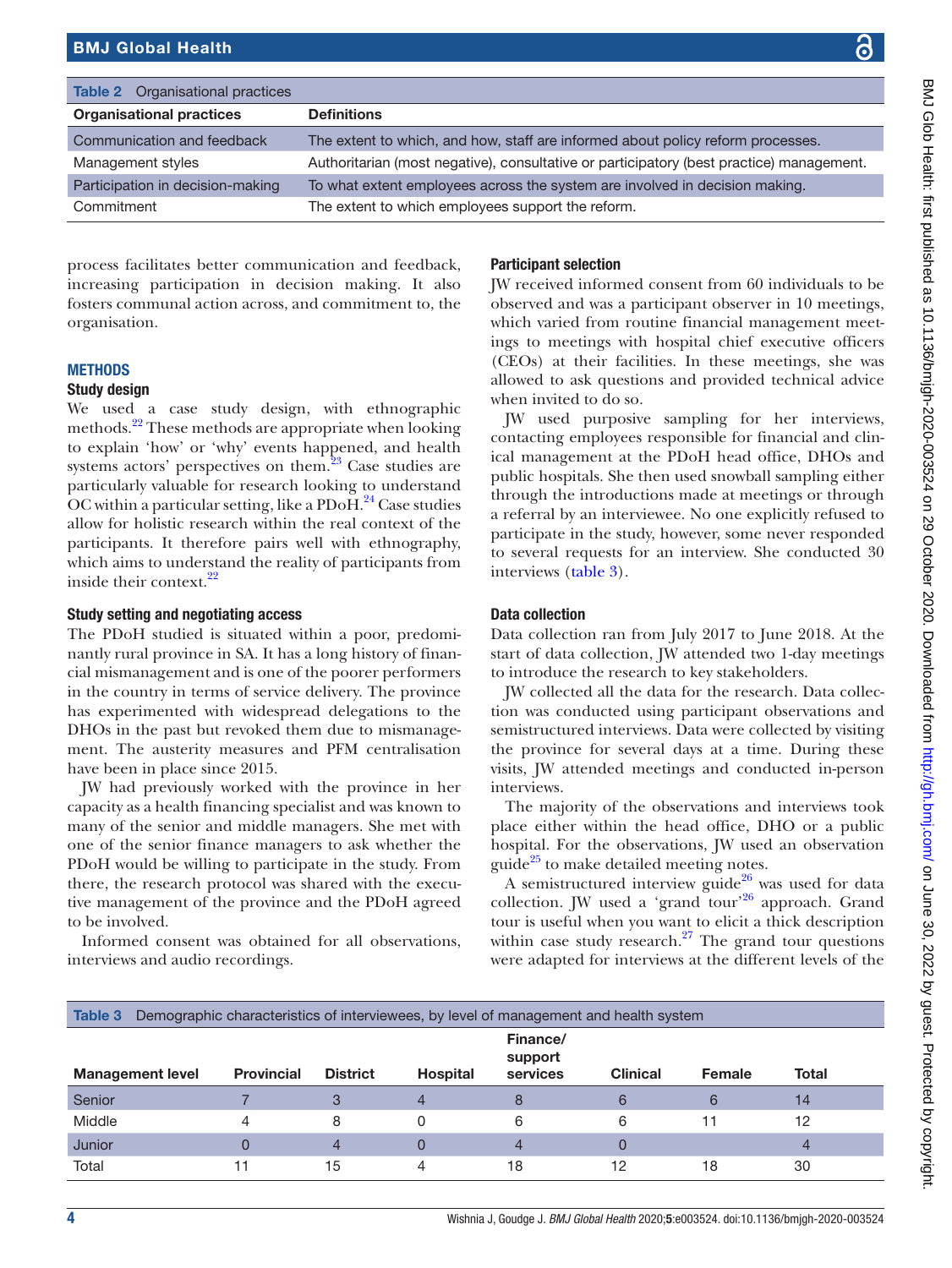health system. The questions were designed to prompt participants to share their experiences in their own words. Some of the questions included: 'describe your average workday' and 'tell me about a time you interacted with the PDoH and how that impacted you'.

Interviews ranged from 20min to over an hour. No one else was present at the interviews. Only one participant refused to be audio recorded; he felt this was necessary to be able to participate fully.

While repeat interviews were not conducted, the researchers did amend the interview questions during data collection to take into account knowledge already gained from previous interviews and observations. The authors discussed when no new information was emerging and determined data saturation had been reached.

#### Data analysis

JW wrote up her observation notes after each interaction. The audio files were deidentified and transcribed by an external company, and then checked for accuracy.

The authors read the data, with JW coding the data according to common themes, following which the authors discussed the emergent codes. JW then analysed the codes and grouped them into high-level themes. The authors interrogated these themes, discussing the strength of the evidence for each. We selected Mbau and Gilson's (2018) framework as a useful way to frame the data. We used Dedoose to deductively recode the data,<sup>[28](#page-8-26)</sup> using themes from the framework, with a total of eight codes (four dimensions of culture and four organisational practice codes).

Identifiers are used to anonymise the quotations. We used 'i' for data gathered via an interview, followed by either a 'P' for PDoH, 'D' for DHO or 'H' for hospital. Observation notes were used to inform the analysis, but we do not use verbatim quotes from these.

Member checking was done through a participatory workshop to discuss the research findings. The invitation was extended to everyone within the head office, the two DHOs studied and the four public hospitals. The workshop was held over 1day, with all attendees in the same workshop. The workshop was interactive, splitting attendees into groups to consider the research findings. These groups were heterogeneous, with at least one member from the different levels of the health system, as far as possible. Attendees gave input on whether the key themes were appropriate and engaged with the findings. The discussions at the workshop contributed to the proposed recommendations in this paper. This, along with the rigorous data analysis methods, have ensured the credibility and confirmability of the findings.<sup>[29](#page-8-27)</sup>

#### **Reflexivity**

JW asked participants to clarify the background behind a statement, even though she was familiar with the history. This approach, combined with reflexive note taking and JG's interrogation of the data, enabled JW to separate her perceptions from the respondents' interpretations of events. JW also wrote down her thoughts on the quality of the interview and any insights that emerged.

#### Patient and public involvement

No patients or members of the public were involved in the research design, analysis nor dissemination of the findings; however, provincial managers contributed to the research focus in the planning stages, and provincial, district and hospital managers were involved in the interpretation of the findings.

#### **FINDINGS**

#### Delivering health services in an austerity climate

Finance and clinical managers agreed that the current budget was insufficient for the health needs in the province: *"The Department is underfunded, it might appear that it's getting a huge piece of the cake within the provincial allocation, but all sectors are underfunded."* [iP7]. Many participants echoed this view: "*It's a joke budget. There was no way we could use it for the whole year." [iH3].* Managers described their budgets as decreasing annually: "*Normally, when the budget comes, it's last year's budget plus a percentage, but most recently, it's last year's budget less [a percentage]!"* [iH3]. This has forced managers to purchase services that they do not have the funds for (resulting in accruals), to maintain service delivery: "*When you do not have any money left, you just borrow! So, we owe our suppliers from way back!"* [iH30]. As accruals from the previous year must be settled first; the impact of austerity is cumulative from oneyear to the next. A hospital manager highlighted the impact of this narrowing fiscal envelope for service delivery: "*At the beginning of the year, we had a R120 million gap between the authorised budget and expected expenditure, but we were only left*  with a R70 million budget shortfall at the end of the year. That *means we cut expenditure by R50 million somewhere, either by reducing services, or compromising the quality of care."* [iH30].

Over the last decade, the province has been attempting to rationalise the service delivery platform (reduce the number of facilities), to bring down the running costs, but these attempts have been unsuccessful largely due to resistance from surrounding communities who did not want to lose their facility. In addition, the PDoH has experienced a proliferation of 'unfunded mandates' in the pursuit of UHC: "*A decision was made that we are […] to rollout the National Health Insurance (NHI) initiatives […] but there is no budget. When a decision is made by the political head, […] it must be implemented, so it is always at the expense of something else*." [iP7]. As a result, recent service delivery plans have become divorced from the available funding: "*So, you would have ideas and plans, but they are then not implemented because you do not have the resources to carry them through*." [iP6]. This has resulted in tension between finance and clinical managers. For finance managers, it was imperative that the PDoH work within the available budget: "*Of course I agree the budget is insufficient, but it does not mean we should not manage the one we've been allocated."* [iP9]. Clinical managers felt the burden of this approach,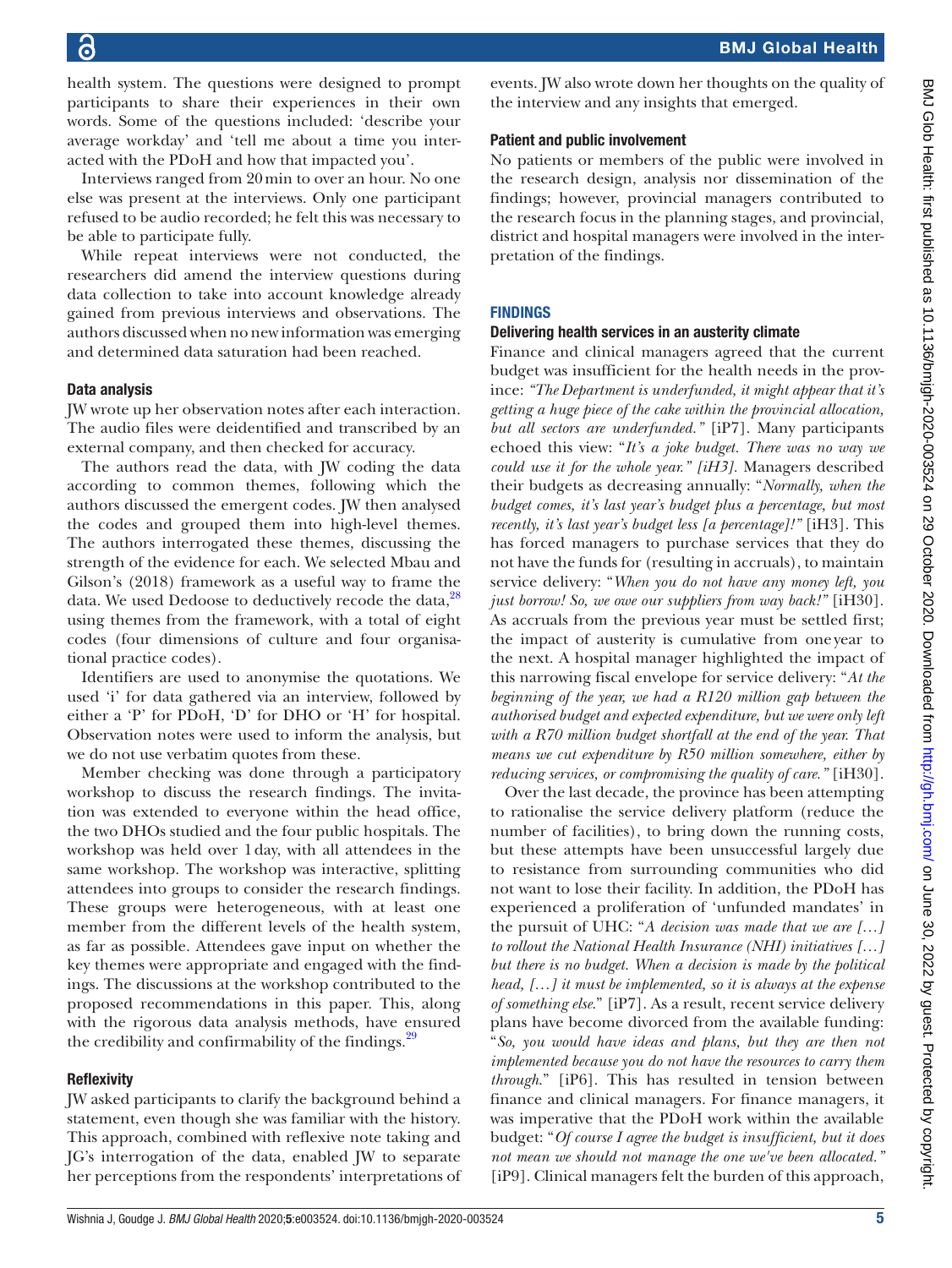given their proximity to service delivery: "*It's very stressful, […] we are trying to deliver [services] to communities, but one of the major challenges is resource constraints."* [iP6].

## Financial mismanagement, fear of uncertainty and centralisation

The province has a history of financial mismanagement and poor audit outcomes: "*The district managers were given financial delegations, but they would go out for meetings on consecutive days and they would leave the order books signed, and then anybody who wanted to buy anything would just fill in the particulars!"* [iP2]. The National and Provincial Treasury have had to intervene several times: "*If the Department can't manage their salary payments, then provincial treasury takes that function away."* [iP4].

Emulating the Treasury's approach, the PDoH tends to revoke financial control from the lower levels when there is evidence of mismanagement. This is implemented across the board, not just for the offending manager: "*Something small happens, and then they just pull the delegations away! So, it's like a knee-jerk reaction!"* [iP4].

Since 2015, under new leadership, the PDoH has endeavoured to improve the financial audit outcomes by instituting a radical PFM centralisation reform. They established a 'centralisation committee', which is comprised of financial, clinical and support service managers who meet once a week to review expenditure and payment requests for the whole province. The committee is chaired by the chief financial officer (CFO), and its establishment revoked all delegations from the districts and facilities. Members of the committee are senior managers within the head office, with none from the DHOs or hospitals.

A hospital manager empathised with the rationale for the reform: "*I understand why [they instituted this reform], and maybe, I would feel inclined to do the same. Health is an underfunded mandate, so, on paper, we try and prevent unauthorised expenditure because the CFO and financial managers will lose their jobs."* [iH30]. Several finance managers echoed the sentiment that the finance environment was very punitive: "*So, if we want to see some bloodshed, one needs to look within the finance department, where I think the greatest amount of correspondence is sent out in terms of financial misconduct and I think that's because Treasury has quite vigilant consequence management."* [iP10].

## Power distance, commitment to the reform and effect on relationships

Clinical managers within the head office reflected on the centralisation of power: "*Sometimes, when I engage fellow middle managers, I feel that they are not sure of certain decisions […], decision-making power is very much controlled at the executive management level."* [iP12]. It was not only clinical managers who felt aggrieved by the centralisation, finance managers in the districts also felt shackled: "*I feel like head office are not giving you space. Even the district managers, the senior managers, are not given a space to cooperate and prove their worth or their capabilities."* [iD18]. Hospital managers

were also dissatisfied: "*To be a CEO in the department of health is a nightmare because we are given the responsibility, but you're not given the necessary authority; you don't have the financial delegations to do your job."* [iH20]. Many managers lamented the inefficiency of the new committee: "*It can take a month for the committee to approve an order of a simple item, then there is the procurement, and then we still need the committee to approve the payment! It's a nightmare from the facility's point of view."* [iP4]. Managers were reluctant to support the reform, even those who felt centralisation was acceptable: "*I feel the centralisation committee is necessary, but the committee does delay us. If communication were free flowing with actual turnaround times that are within reason, we wouldn't mind."* [iD19]. Most managers

felt centralisation was not the right solution and found it both inefficient and unfair to those who had not transgressed: "*[They said] everything had to be centralised. I am saying, 'that is not fair, why are we getting impacted in a negative way, it is not right."* [iH30]. Clinical managers described the strained relationship between the finance teams and them: "*There is a huge discrepancy in understanding our individual roles and our team roles. We feel very strongly, from the clinical branch, that we* 

*should give direction, and then they should say how that can be supported. This is now not me alone [that holds this view], that I am sure of! We feel very strongly they are not a support to us. They are dictators."* [iP6]. In turn, finance managers bemoaned clinical managers' lack of concern for the constrained fiscal environment: "*Why are all clinical needs given a much higher priority than staying within the budget, when services cannot operate if we have run out of money?"* [iP2].

To try and repair the relationship, the finance team at the head office assured managers that this reform was a short-term necessity to prevent continued financial disrepute. However, there has been no change to the reform in several years: "*There has been this verbal commitment to differentiate the delegations, but there has been no follow through. I am told that it is going to happen now, but I have been told it is going to happen for the last year and a bit."* [iH30]. Once the audit outcomes begun to improve, finance managers cited fear of regression as the reason to maintain the reform: "*The delegations have not been cascaded in order to manage the risk of [audit] regression. It would be a catastrophe if we were to regress."* [iP10]. This fear of uncertainty has permeated the department, impacting on relationships.

## Management style

Head office admitted that they defaulted to an authoritarian management style to ensure compliance: "*We bully the districts, and they basically just do what we tell them to do. It's sometimes like malicious compliance; they just do it because they have to, but they don't see the value in it."* [iP4].

The authoritarian management style created extra unnecessary work: "*I really feel that lots of work could be avoided if we have a 'bottom up' approach. We just hand over the paperwork for decisions that have already been made by the head office. We need to meet each other halfway and it's really not happening."* [iP16]. The lack of a participatory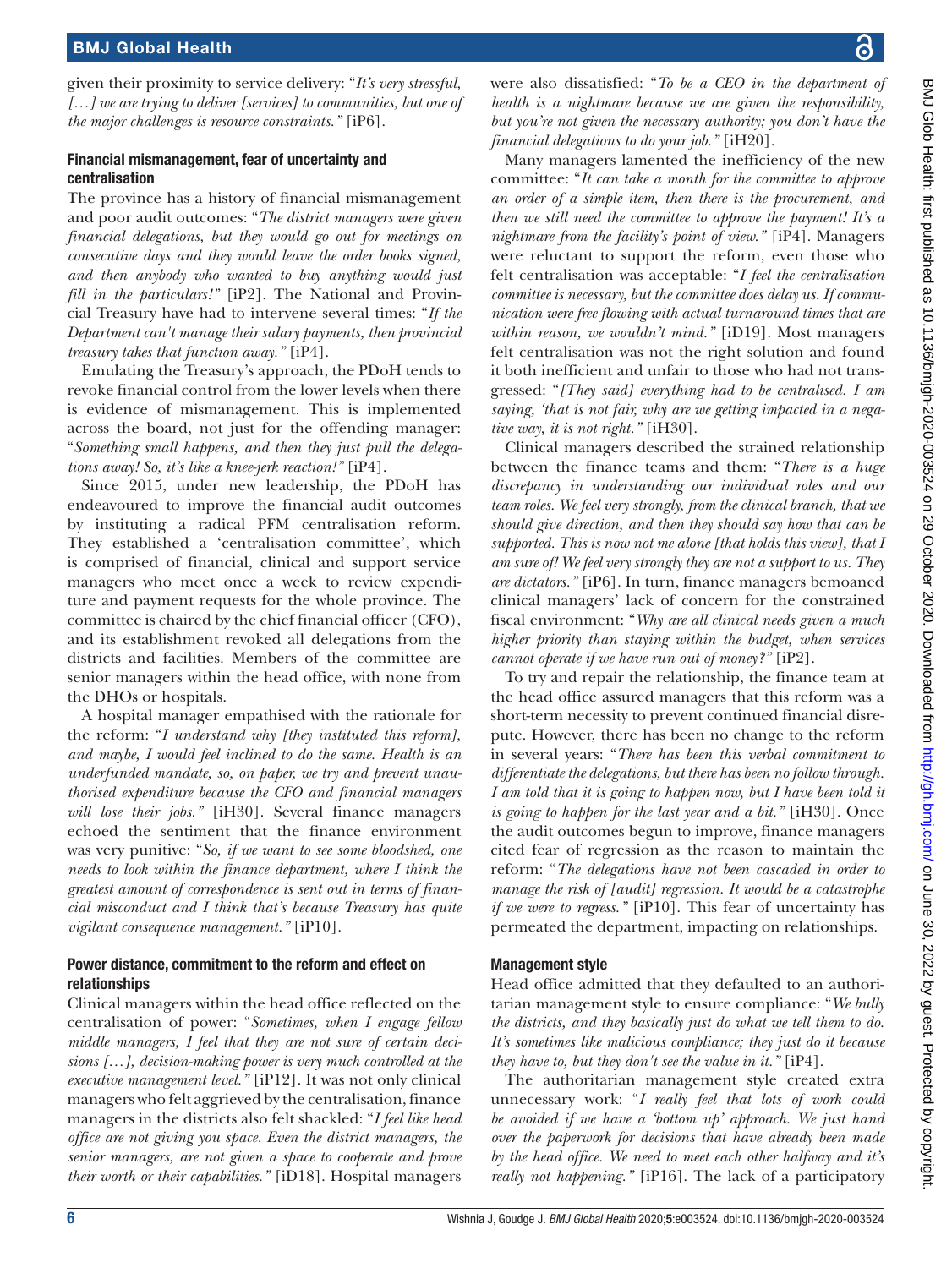environment de-motivated staff: "*You are unable to take a decision; you are unable to deal with any challenges on your own. All the challenges are thrown to the seniors and then you are only told what to do. So, you become stagnant."* [iP8].

Finance managers were sceptical about involving others in decision-making spaces: "*If you allowed a 'bottom up' approach, the Department would close tomorrow. Clinical managers see patients, rather than the resources. They don't seriously consider what is available, they want what they want."* [iP9].

However, many clinical managers suggested that agile accountability mechanisms that are able to identify and correct mistakes quickly could help reduce financial mismanagement: "*If we are being wasteful or have done it incorrectly, then charge us! We will quickly do the right things!"* [iH30]. District finance managers also pushed for delegated control: "*They are saying we will mess up the budget, it won't balance, but I don't think that's true, [if there is a mistake] they know where to take that complaint to."* [iD21].

#### The effect on communal action

Many managers reported feeling loyal to the organisation: "*I love what I do so, maybe that's why, even though it is stressful, there are things that cause you to wake up and come to work. Being a provider of a public service is not always easy, but I think passion drives us."* [iD13]. This was not limited to clinical managers, finance managers felt similarly: "I*f I look at my job, it's a job that I love, that I'm absolutely motivated and inspired to be doing."* [iP10]. This loyalty to the organisation appeared to be a major consideration for managers remaining in the organisation during exceptionally difficult circumstances.

However, the lack of a participatory management style affected organisational functioning: "*I find the misalignment comes […] when we are doing the annual performance plan (APP). The head office managers are not so in tune with what is happening at district […] The district health plans should find expression within the APP […] but they do not."* [iP12]. Clinical managers reported not participating in budget related meetings: "*I stopped presenting at the provincial hospital forum because it's useless. I said to the head of hospital services, I can't understand the rationale behind the final allocation!*" [iH3].

By not attending these meetings, clinical and finance managers were not always aware of the needs of their peers, making it easier to turn inwards: "*People are territorial. If I am a district manager, and I have R50m budget, […] I will not use my R50m to save someone else who has a challenge."* [iP1]. Managers reported competing for resources: "*We have had a 16% increase in patients coming through our hospital and yet the budgets have actually decreased, because we are competing with primary healthcare."* [iH30]. One participant described how this competitive culture played out: "*A clinic was congested, staff seeing patients in every corner. There was an empty hospital,*  with a big outpatient department (OPD), but the CEO [of that *hospital] said 'no, the clinics can't use the OPD to see the [overflow] patients."* [iD17]. The absence of a participatory culture affected how the organisation functioned: "*People work in siloes and are protective of their status."* [iP8].

Several managers expressed a desire for a more collectivist culture: "*We need interaction between both levels [of management] and understanding and [to be] working together. If I support the top manager, then it becomes easy for them, and if I'm an administrator at the lower level, if I get the support of my manager, then it becomes easy for me!"* [iP8]. The district management team (DMT) attributed some of their successes to the integration and communal action they have managed to foster: "*There's a team there with everybody in the DMT, the finance people, everyone, everyone with their specific duties."* [iD11]. One hospital manager suggested a more participatory approach: "*If I was the Head of Department, my management team would not just be people from the head office. My team would be district managers and CEOs of the big hospitals. We would all drive implementation together. So, your planning and priorities come from that team in full cooperation and we are bound together."* [iH30].

## **DISCUSSION**

In this paper, we have described how centralisation was implemented in response to austerity and financial mismanagement, the punitive regulatory environment financial managers face and their fear of poor audit outcomes. The reform, together with an authoritarian management style to ensure compliance, created a large power distance. Managers felt that the committee gave insufficient feedback and that decision-making was opaque. This lowered commitment to the reform, even for those who thought, given the PDoHs financial history, the reform was necessary. It also reduced communal action, creating a more 'territorial'/individualistic environment. While many managers expressed their loyalty to the organisation and how this had kept them motivated, the authoritarian management style, and the impact of centralisation on service delivery, had negatively affected organisational planning and decision-making.

Problems with implementation are often attributed to misalignment and misunderstanding between actors in health systems.<sup>30</sup> Many managers in our study reported that the head office was disconnected from the rest of the health system, making them ill suited for centralised control. However, given the fear of uncertainty, finance managers remained wary of financial decentralisation, as is common during fiscally constrained periods, $31$  and therefore, the reform has remained in place.

Different parts of an organisation often have their own subcultures that may be in conflict with one another. However, as long as the subcultures are aligned to the overarching organisational goals, this may not be a problem.<sup>16</sup> Studies of hospital wards have explored how a punitive PFM regulatory environment exacerbates the harmful effect of austerity on service delivery, and can lead to irrational purchasing decisions.<sup>32</sup> We have reported on the punitive subculture within the finance teams and the disagreement between finance and clinical teams on the organisation's goals. Where spaces for shared decision making were created, clinical managers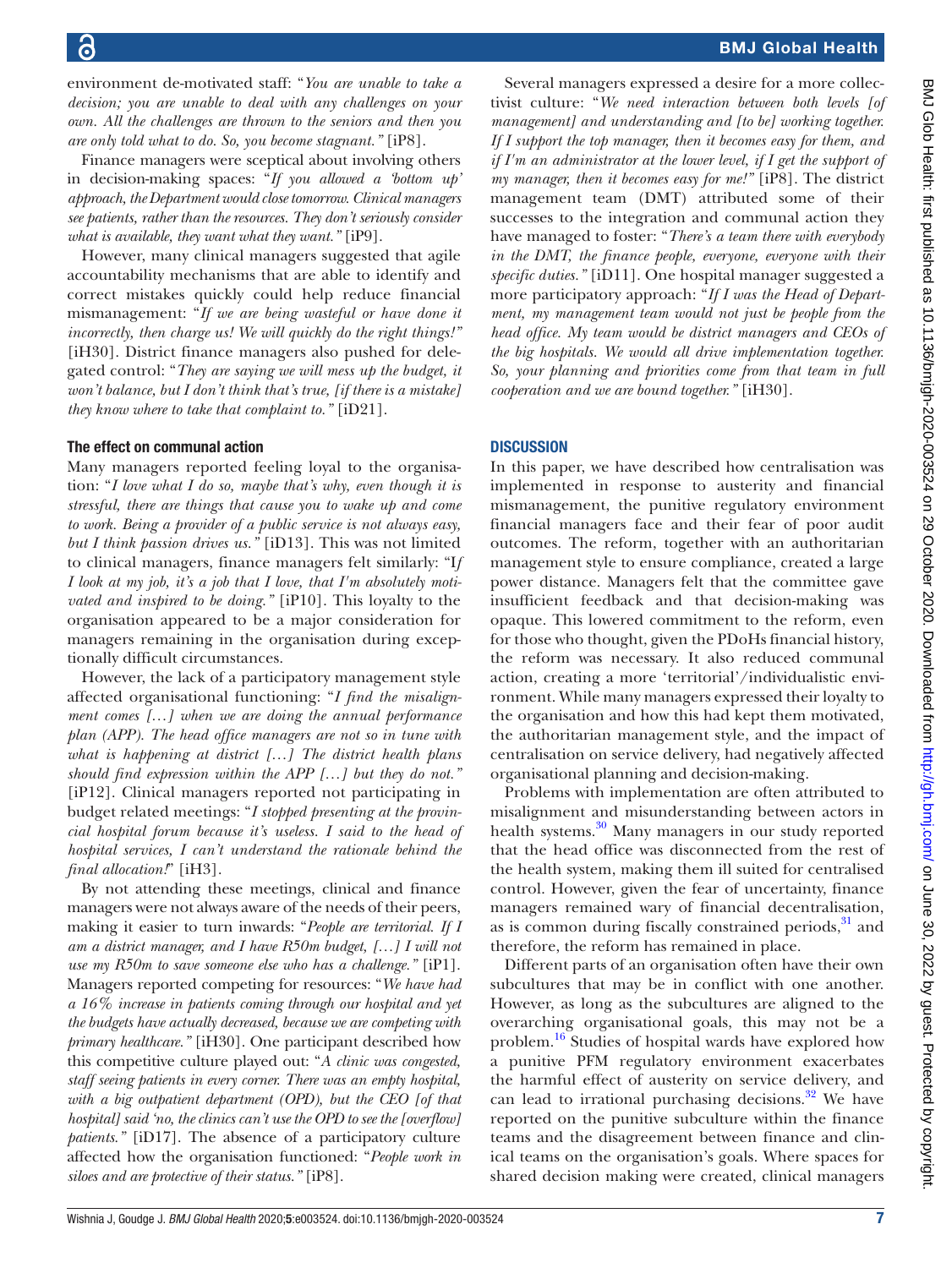often refused to participate as their contributions were not truly considered, reducing communal action, and impacting negatively on departmental performance.

Organisations with an authoritarian management style often rely on 'bureaucratic' and punitive accountability mechanisms to ensure adherence to policies. $33 \text{ In}$  $33 \text{ In}$ contrast, 'relational' accountability theory points to the importance of positive supervisory relationships to exist alongside accountability measures for the latter to be effective. If the supervisor has a greater understanding of the challenges the supervisee is facing, a realistic compromise is possible.<sup>33</sup> Relational accountability requires a participatory management style and coproduction.

Changing to a participatory environment can, however, be difficult when an organisation's culture favours 'command and control' and top-down decision making, $34$  as seen in the province studied. Our recommendations below centre on bringing diverse managers together more often, and in different settings, as a start toward building the relationships (and culture) needed for a functional organisation.

SA, like many other LMICs, envisions using capitation and similar methods for reimbursement under its NHI,<sup>35</sup> with predetermined limits on what can be spent, and financial accountability shifting to the district health offices. In preparation for NHI reform, managers could use a similar approach, even if just for a discrete list of items, to facilitate the shift to decentralisation. For example, a cost per capita for primary healthcare (PHC) services is fairly easy to determine given available data, and the province could decentralise sufficient funds to cover PHC visits, to the DHOs. This shifts spending power to the lower levels while still maintaining control over the spending ceiling, a core goal for successful PFM.

We suggest recommendations  $(box 1)$  $(box 1)$  $(box 1)$  that facilitate engagement and communication across finance and clinical managers, a key challenge especially for LMICs who are under the dual pressure of austerity and UHC implementation. In following these recommendations, PFM reforms can be developed collaboratively, which can ensure both reform success and safeguarding of OC and so, an organisation's functioning.

As we grapple with the COVID-19 pandemic, the austerity climate is bound to worsen. We need to be mindful of the ways in which austerity and the PFM policies it brings, can impact on OC, and so affect organisational functioning. The World Bank Group has already started publishing guidance for treasuries on how to be able to respond agilely to the needs of social sectors,  $36$  for example, by making it easier for facilities to access funds to procure needed goods and by allowing for more real time reporting of available cash. Our paper showcases the deleterious effects of a health system that is unresponsive and authoritarian and feeds into this new body of recommendations that call for greater collaboration across finance and clinical managers. The pandemic could further tip the scales of power toward finance managers, as they attempt to control the shrinking public purse. We

### Box 1 Recommendations

#### <span id="page-7-0"></span>For the study setting

- ► Include district managers and hospital chief executive officers in the provincial executive team.
- ► Rotate provincial finance managers through district health offices (DHOs) and hospitals to facilitate greater understanding of the challenges on the ground; this will allow for relational accountability.
- ► Rotate the chair of the centralisation committee on a weekly basis.
- ► Invite key stakeholders from the districts and facilities to sit on the centralisation committee, including members of the district centralisation committees, even if on an ad hoc/as possible basis, to build capacity at lower levels, and foster trust between the levels of the health system, in preparation for decentralisation and National Health Insurance.
- ► In time, the centralisation committee could determine a list of decisions that could be delegated to district-level committees. The time spent together should provide a foundation for relational accountability, which should improve public financial management.

#### For international application

- ► Finance managers should spend time in facilities and DHOs to better understand the reality on the ground.
- ► The time spent together on the ground would support relational accountability between clinical and finance managers.
- ► Once the relationship between clinical and finance managers begins to strengthen, finance teams should determine an initial list of decisions that can be delegated to the lower levels of the system to support a transition to decentralisation.

caution against this and highlight the system benefits of a participatory culture, especially for effective PFM.

JWs access to managers was linked to her existing relationships and these were mostly with senior managers. This was a possible reason for only four junior managers agreeing to be interviewed. The distance between her home province and the study province restricted how often she could conduct data collection. This was mitigated through longer data collection periods. Lastly, the findings are limited to one province; while they cannot be generalised, the experiences documented are similar in other South African provincial departments of health and LMICs.

#### **CONCLUSION**

The PDoHs centralisation reform influenced its OC, reducing opportunities for participatory decision making and polarising finance and clinical managers. This not only hindered reform implementation, but also impacted negatively on the overall functioning of the health system. The pressure placed on the department by the socio-political context of austerity and financial mismanagement, had a direct bearing on reform choice and design. As public health systems become even more financially constrained, alongside the pressure to rollout massive system restructuring to support UHC, recognising the ways in which PFM reform can influence OC, and how the negative effects can be mitigated, is of international importance.